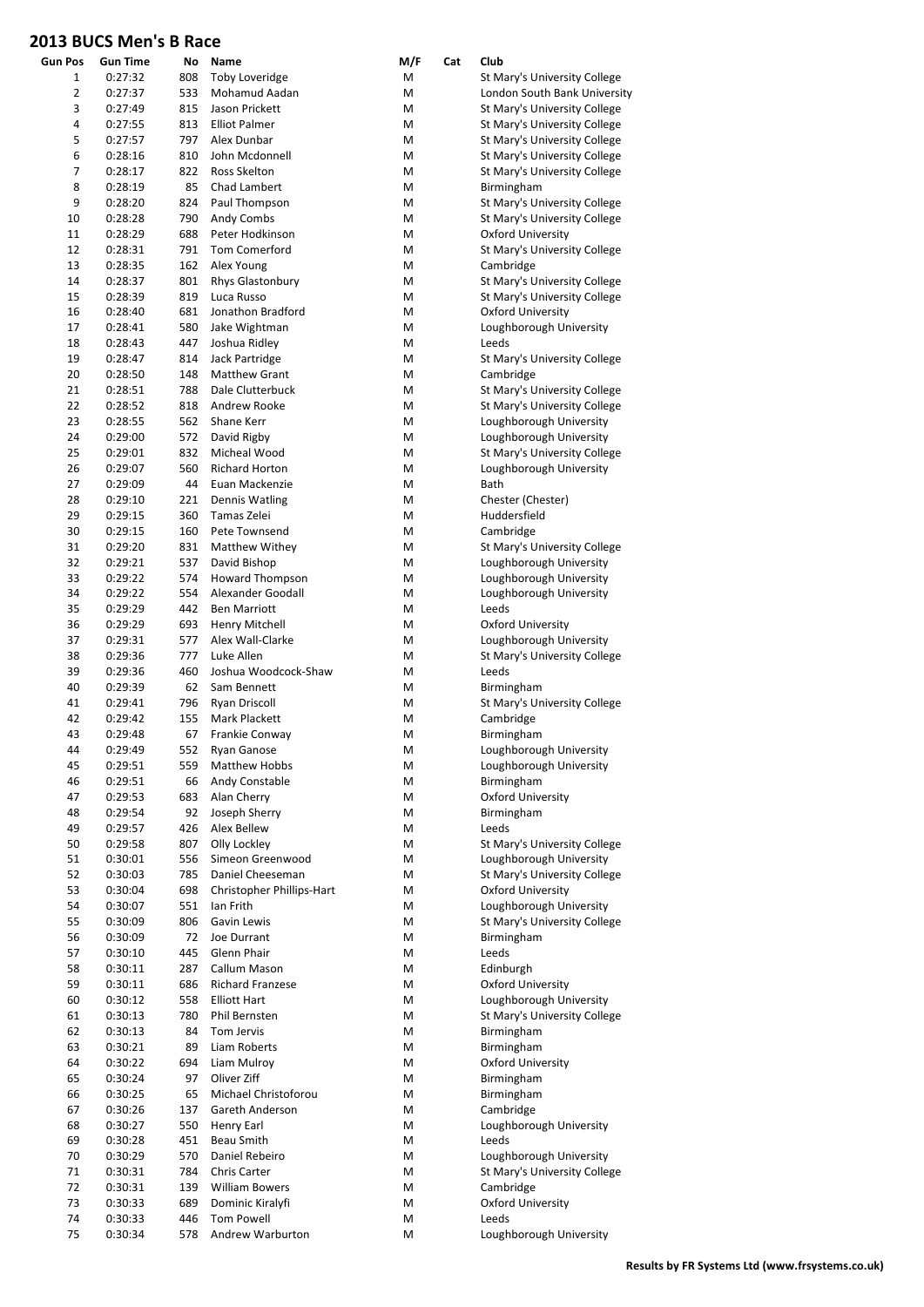| <b>Gun Pos</b> | <b>Gun Time</b> | No  | Name                        | M/F | Cat | Club                                 |
|----------------|-----------------|-----|-----------------------------|-----|-----|--------------------------------------|
| 76             | 0:30:34         | 737 | Robert Gardner              | М   |     | Sheffield                            |
| 77             | 0:30:35         | 568 | Tim Orr                     | М   |     | Loughborough University              |
| 78             | 0:30:39         | 436 | Seb Goodall                 | M   |     | Leeds                                |
| 79             | 0:30:40         | 776 | Khalid Al-Abaidy            | M   |     | St Mary's University College         |
| 80             | 0:30:40         | 149 | James Hoad                  | M   |     | Cambridge                            |
| 81             | 0:30:41         | 423 | Finn Affleck-Brodie         | M   |     | Leeds                                |
| 82             | 0:30:41         | 565 | Matt Leeman                 | M   |     | Loughborough University              |
| 83             | 0:30:41         | 798 | <b>Chris Everett</b>        | M   |     | St Mary's University College         |
| 84             | 0:30:44         | 573 | James Straw                 | M   |     | Loughborough University              |
| 85             | 0:30:45         | 581 | Alexander Wiltshire         | M   |     | Loughborough University              |
| 86             | 0:30:46         | 561 | Samuel Kerfoot-Roberts      | M   |     | Loughborough University              |
| 87             | 0:30:46         | 293 | Ben Stevenson               | M   |     | Edinburgh                            |
| 88             | 0:30:47         | 545 | <b>Thomas Collins</b>       | M   |     | Loughborough University              |
| 89             | 0:30:53         | 430 | Jacob Clark                 | M   |     | Leeds                                |
| 90             | 0:30:54         | 834 | Dale Worton                 | M   |     | St Mary's University College         |
| 91             | 0:30:55         | 830 | Jack Williams               | M   |     | St Mary's University College         |
| 92             | 0:30:56         | 138 | Sam Ashcroft                | M   |     | Cambridge                            |
| 93             | 0:30:59         | 63  | Liam Blaikie                | M   |     | Birmingham                           |
| 94             | 0:31:02         | 792 | Luke Conway                 | M   |     | St Mary's University College         |
| 95             | 0:31:02         | 542 | George Buttery              | M   |     | Loughborough University              |
| 96             | 0:31:05         | 143 | Josh Carr                   | M   |     | Cambridge                            |
| 97             | 0:31:07         | 39  | Nicholas Bennett            | M   |     | Bath                                 |
| 98             | 0:31:12         | 369 | Reuben Bogg                 | M   |     | Imperial College London              |
| 99             | 0:31:14         | 579 | Robert Warner               | M   |     | Loughborough University              |
| 100            | 0:31:14         | 567 | Joseph Moores               | M   |     | Loughborough University              |
| 101            | 0:31:14         | 702 | <b>Ben Stevens</b>          | M   |     | <b>Oxford University</b>             |
| 102            | 0:31:17         | 375 | James Ellis                 | M   |     | Imperial College London              |
| 103            | 0:31:17         | 151 | Will Kirk                   | M   |     | Cambridge                            |
| 104            | 0:31:18         | 749 | William Cowell              | М   |     | Southampton                          |
| 105            | 0:31:21         | 787 | Alex Cloona                 | M   |     | St Mary's University College         |
| 106            | 0:31:22         | 564 | Adam Kula-Przezwanski       | M   |     | Loughborough University              |
| 107            | 0:31:22         | 45  | Robert Mann                 | M   |     | Bath                                 |
| 108            | 0:31:23         | 475 | John Philip Seymour         | M   |     | Leeds Metropolitan University (Carne |
| 109            | 0:31:25         | 276 | Daniel Ashworth             | M   |     | Edinburgh                            |
| 110            | 0:31:29         | 583 |                             | М   |     | Loughborough University              |
|                |                 | 440 | James Wright                | M   |     | Leeds                                |
| 111            | 0:31:29         |     | Jago Leckie                 |     |     |                                      |
| 112            | 0:31:34         | 536 | <b>Thomas Bennett</b>       | M   |     | Loughborough University              |
| 113            | 0:31:39         | 547 | Anthony Dalton              | M   |     | Loughborough University              |
| 114            | 0:31:43         | 783 | Jamie Buckley-Stanton       | M   |     | St Mary's University College         |
| 115            | 0:31:45         | 150 | Paul Hodgson                | M   |     | Cambridge                            |
| 116            | 0:31:45         | 477 | Tom Smith                   | M   |     | Leeds Metropolitan University (Carne |
| 117            | 0:31:46         | 432 | Prashan D.Silva             | M   |     | Leeds                                |
| 118            | 0:31:47         | 555 | <b>Tom Gough</b>            | M   |     | Loughborough University              |
| 119            | 0:31:49         | 74  | Andy Gawne                  | M   |     | Birmingham                           |
| 120            | 0:31:50         | 571 | Stephen Reid                | M   |     | Loughborough University              |
| 121            | 0:31:54         | 43  | Calum Fraser                | М   |     | Bath                                 |
| 122            | 0:31:56         | 130 | Christopher Hepworth        | М   |     | <b>Brunel University</b>             |
| 123            | 0:32:01         | 897 | Jonathan Escalante-Phillips | M   |     | Warwick                              |
| 124            | 0:32:02         | 535 | Benjamin Akin               | М   |     | Loughborough University              |
| 125            | 0:32:03         | 461 | Ryan Buck                   | M   |     | Leeds Metropolitan University (Carne |
| 126            | 0:32:04         | 471 | Kieran Reay                 | M   |     | Leeds Metropolitan University (Carne |
| 127            | 0:32:06         | 376 | Alex Gray                   | M   |     | Imperial College London              |
| 128            | 0:32:09         | 273 | Nick Pullen                 | M   |     | East Anglia                          |
| 129            | 0:32:12         | 245 | Max Coventry                | М   |     | Durham University                    |
| 130            | 0:32:12         | 640 | Frazer Harper               | М   |     | Nottingham                           |
| 131            | 0:32:12         | 450 | Chris Smith                 | М   |     | Leeds                                |
| 132            | 0:32:15         | 811 | Tom Mead                    | M   |     | St Mary's University College         |
| 133            | 0:32:16         | 262 | David Rich                  | M   |     | Durham University                    |
| 134            | 0:32:17         | 70  | Peter Devaney               | M   |     | Birmingham                           |
| 135            | 0:32:18         | 267 | Piers Arnold                | м   |     | East Anglia                          |
| 136            | 0:32:19         | 696 | Rob Noble                   | М   |     | <b>Oxford University</b>             |
| 137            | 0:32:20         | 823 | <b>Edward Stockdale</b>     | M   |     | St Mary's University College         |
| 138            | 0:32:25         | 735 | Callum Chambers             | М   |     | Sheffield                            |
| 139            | 0:32:25         | 159 | Andy Thornback              | M   |     | Cambridge                            |
| 140            | 0:32:26         | 78  | Daniel Gurton               | М   |     | Birmingham                           |
| 141            | 0:32:27         | 782 | <b>Toby Brimercome</b>      | м   |     | St Mary's University College         |
| 142            | 0:32:28         | 132 | Chris Larsen                | M   |     | <b>Brunel University</b>             |
| 143            | 0:32:32         | 388 | Milan Misak                 | М   |     | Imperial College London              |
| 144            | 0:32:33         | 472 | Ollie Roberts               | М   |     | Leeds Metropolitan University (Carne |
| 145            | 0:32:35         | 134 | Alex Penfold                | M   |     | <b>Brunel University</b>             |
| 146            | 0:32:36         | 133 | Tom O'Dowd                  | M   |     | <b>Brunel University</b>             |
| 147            | 0:32:39         | 805 | Sam Hudson                  | M   |     | St Mary's University College         |
| 148            | 0:32:44         | 144 | James Chettle               | M   |     | Cambridge                            |
| 149            | 0:32:49         | 543 | Stephen Cavey               | M   |     | Loughborough University              |
| 150            | 0:32:51         | 368 | Jean-Claude Besse           | M   |     | Imperial College London              |
| 151            | 0:32:53         | 142 | Pete Cameron                | M   |     | Cambridge                            |
|                |                 |     |                             |     |     |                                      |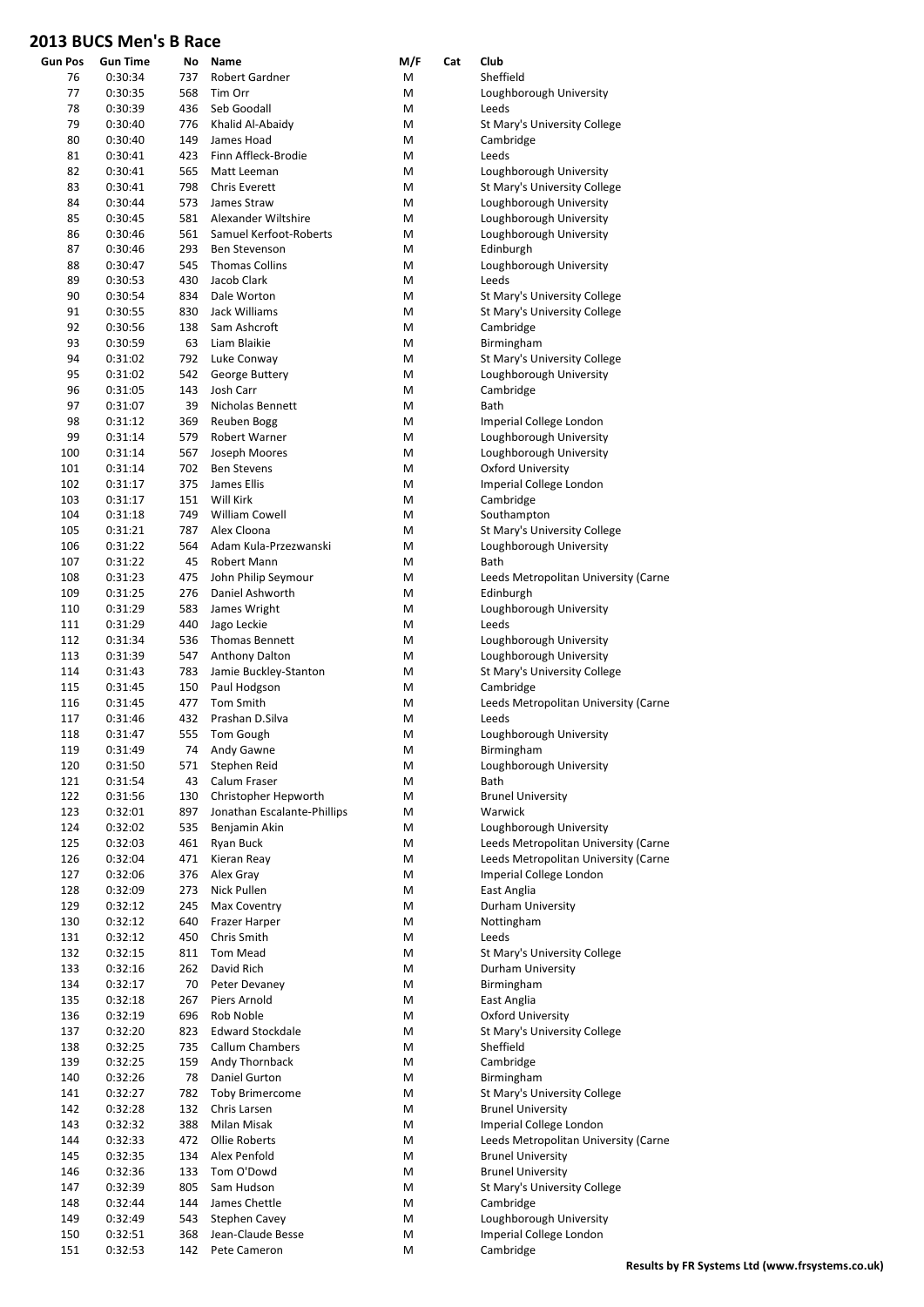| <b>Gun Pos</b> | <b>Gun Time</b> | No  | Name                           | M/F | Cat | Club                                 |
|----------------|-----------------|-----|--------------------------------|-----|-----|--------------------------------------|
| 152            | 0:32:54         | 295 | <b>Scott Stirling</b>          | М   |     | Edinburgh                            |
| 153            | 0:32:57         | 392 | Liam Smith                     | м   |     | Imperial College London              |
| 154            | 0:32:57         | 653 | Andy Watt                      | Μ   |     | Nottingham                           |
| 155            | 0:32:58         | 225 | Dan Calow                      | Μ   |     | <b>Coventry University</b>           |
| 156            | 0:32:59         | 538 | Luke Bisson                    | М   |     | Loughborough University              |
| 157            | 0:33:01         | 646 | Jack Poulton                   | М   |     | Nottingham                           |
| 158            | 0:33:01         | 310 | Joseph Perkins                 | М   |     | Exeter                               |
| 159            | 0:33:02         | 264 | Callum Rowett                  | М   |     | Durham University                    |
| 160            | 0:33:03         | 253 | James Isaac                    | Μ   |     | Durham University                    |
| 161            | 0:33:03         | 479 | Will Webster                   | М   |     | Leeds Metropolitan University (Carne |
| 162            | 0:33:05         | 905 | Andrew Robinson                | Μ   |     | Warwick                              |
| 163            | 0:33:06         | 317 | <b>Grant Boyne</b>             | М   |     | Glasgow                              |
| 164            | 0:33:07         | 759 | Alex Marrison                  | М   |     | Southampton                          |
| 165            | 0:33:07         | 180 | Marc Smerdon                   | Μ   |     | Cardiff Metropolitan University      |
| 166            | 0:33:10         | 480 | Chris Woodger                  | М   |     | Leeds Metropolitan University (Carne |
| 167            | 0:33:11         | 279 | Craig Campbell                 | М   |     | Edinburgh                            |
| 168            | 0:33:12         | 238 | <b>Ryan Stewart</b>            | Μ   |     | Dundee                               |
| 169            | 0:33:16         | 242 | Rory Bowe                      | М   |     | Durham University                    |
| 170            | 0:33:20         | 23  | James Briscoe                  | М   |     | <b>Bangor University</b>             |
| 171            | 0:33:27         | 502 | Matthew Bond                   | Μ   |     | Liverpool                            |
| 172            | 0:33:28         | 800 | <b>Rhys Gillard</b>            | М   |     | St Mary's University College         |
| 173            | 0:33:28         | 525 | Ilya Kantsedikas               | М   |     | London                               |
| 174            | 0:33:29         | 902 | Mark Le Conte                  | Μ   |     | Warwick                              |
| 175            | 0:33:29         | 158 | Ed Smith                       | М   |     | Cambridge                            |
| 176            | 0:33:29         | 260 | <b>George Mallett</b>          | М   |     | Durham University                    |
| 177            | 0:33:36         | 8   | Andrew Morgan                  | М   |     | Aberdeen                             |
| 178            | 0:33:40         | 428 | Christopher Brown              | М   |     | Leeds                                |
| 179            | 0:33:42         | 444 | Mark O'Kane                    | М   |     | Leeds                                |
| 180            | 0:33:49         | 371 | <b>Chris Charles</b>           | М   |     |                                      |
|                |                 | 434 |                                |     |     | Imperial College London              |
| 181            | 0:33:49         |     | <b>Matthew Evans</b>           | Μ   |     | Leeds                                |
| 182            | 0:33:50         | 534 | Ali Yahye                      | М   |     | London South Bank University         |
| 183            | 0:33:50         | 878 | Ben Granville<br>Tom Jefferson | М   |     | Swansea University                   |
| 184            | 0:33:53         | 612 |                                | М   |     | <b>Newcastle University</b>          |
| 185            | 0:33:56         | 372 | Matt Douthwaite                | Μ   |     | Imperial College London              |
| 186            | 0:33:59         | 541 | Ryan Butler                    | М   |     | Loughborough University              |
| 187            | 0:34:01         | 241 | Tom Bardsley                   | М   |     | Durham University                    |
| 188            | 0:34:02         | 357 | <b>Ben Naylor</b>              | М   |     | Huddersfield                         |
| 189            | 0:34:02         | 651 | <b>Matt Tucker</b>             | М   |     | Nottingham                           |
| 190            | 0:34:04         | 524 | Theodore Irvine                | М   |     | London                               |
| 191            | 0:34:06         | 281 | Neil Colquhoun                 | м   |     | Edinburgh                            |
| 192            | 0:34:10         | 829 | Andrew Walshe                  | Μ   |     | St Mary's University College         |
| 193            | 0:34:14         | 638 | David Edwards                  | М   |     | Nottingham                           |
| 194            | 0:34:14         | 326 | Paul Luetzkendorf              | М   |     | Glasgow                              |
| 195            | 0:34:15         | 750 | Tom Englander                  | M   |     | Southampton                          |
| 196            | 0:34:15         | 795 | Simon Dill                     | Μ   |     | St Mary's University College         |
| 197            | 0:34:16         | 459 | Jack Wood                      | Μ   |     | Leeds                                |
| 198            | 0:34:17         | 187 | David Cooper                   | Μ   |     | Cardiff University                   |
| 199            | 0:34:18         | 519 | Andrew Allan                   | М   |     | London                               |
| 200            | 0:34:21         | 289 | Richard Parson                 | Μ   |     | Edinburgh                            |
| 201            | 0:34:22         | 755 | Ollie Hill                     | Μ   |     | Southampton                          |
| 202            | 0:34:23         | 732 | Steven Bayton                  | Μ   |     | Sheffield                            |
| 203            | 0:34:24         | 248 | Alistair Galt                  | Μ   |     | Durham University                    |
| 204            | 0:34:30         | 439 | Richard Jarram                 | Μ   |     | Leeds                                |
| 205            | 0:34:31         | 146 | Matthew Fellows                | Μ   |     | Cambridge                            |
| 206            | 0:34:35         | 82  | James Hughes                   | Μ   |     | Birmingham                           |
| 207            | 0:34:36         | 454 | James Stringer                 | Μ   |     | Leeds                                |
| 208            | 0:34:36         | 825 | Jack Thoroughgood              | Μ   |     | St Mary's University College         |
| 209            | 0:34:39         | 183 | Jacob Zennadi                  | Μ   |     | Cardiff Metropolitan University      |
| 210            | 0:34:40         | 443 | Abdillahi Mohamed              | М   |     | Leeds                                |
| 211            | 0:34:40         | 908 | James Warner Smith             | Μ   |     | Warwick                              |
| 212            | 0:34:41         | 175 | David Crowther                 | Μ   |     | Cardiff Metropolitan University      |
| 213            | 0:34:41         | 685 | Jack Evans                     | Μ   |     | <b>Oxford University</b>             |
| 214            | 0:34:47         | 80  | Dom Henry                      | Μ   |     | Birmingham                           |
| 215            | 0:34:47         | 809 | Tom Marsden                    | Μ   |     | St Mary's University College         |
| 216            | 0:34:51         | 332 | Adam Stark                     | Μ   |     | Glasgow                              |
| 217            | 0:34:55         | 886 | <b>Emrys Penny</b>             | Μ   |     | Swansea University                   |
| 218            | 0:34:57         | 507 | Luke Hardy                     | Μ   |     | Liverpool                            |
| 219            | 0:34:58         | 771 | John Wright                    | Μ   |     | Southampton                          |
| 220            | 0:35:00         | 618 | Alex Quinan                    | Μ   |     | <b>Newcastle University</b>          |
| 221            | 0:35:02         | 733 | Richard Bowman                 | М   |     | Sheffield                            |
| 222            | 0:35:03         | 435 | Daniel Frost                   | Μ   |     | Leeds                                |
| 223            | 0:35:04         | 877 | <b>Ben Davies</b>              | М   |     | Swansea University                   |
| 224            | 0:35:09         | 83  | Danny Jackson                  | М   |     | Birmingham                           |
| 225            | 0:35:11         | 296 | Huw Stradling                  | Μ   |     | Edinburgh                            |
| 226            | 0:35:12         | 884 | Sam Knowles                    | Μ   |     | Swansea University                   |
| 227            | 0:35:12         | 126 | Mark Coman                     | M   |     | <b>Brunel University</b>             |
|                |                 |     |                                |     |     |                                      |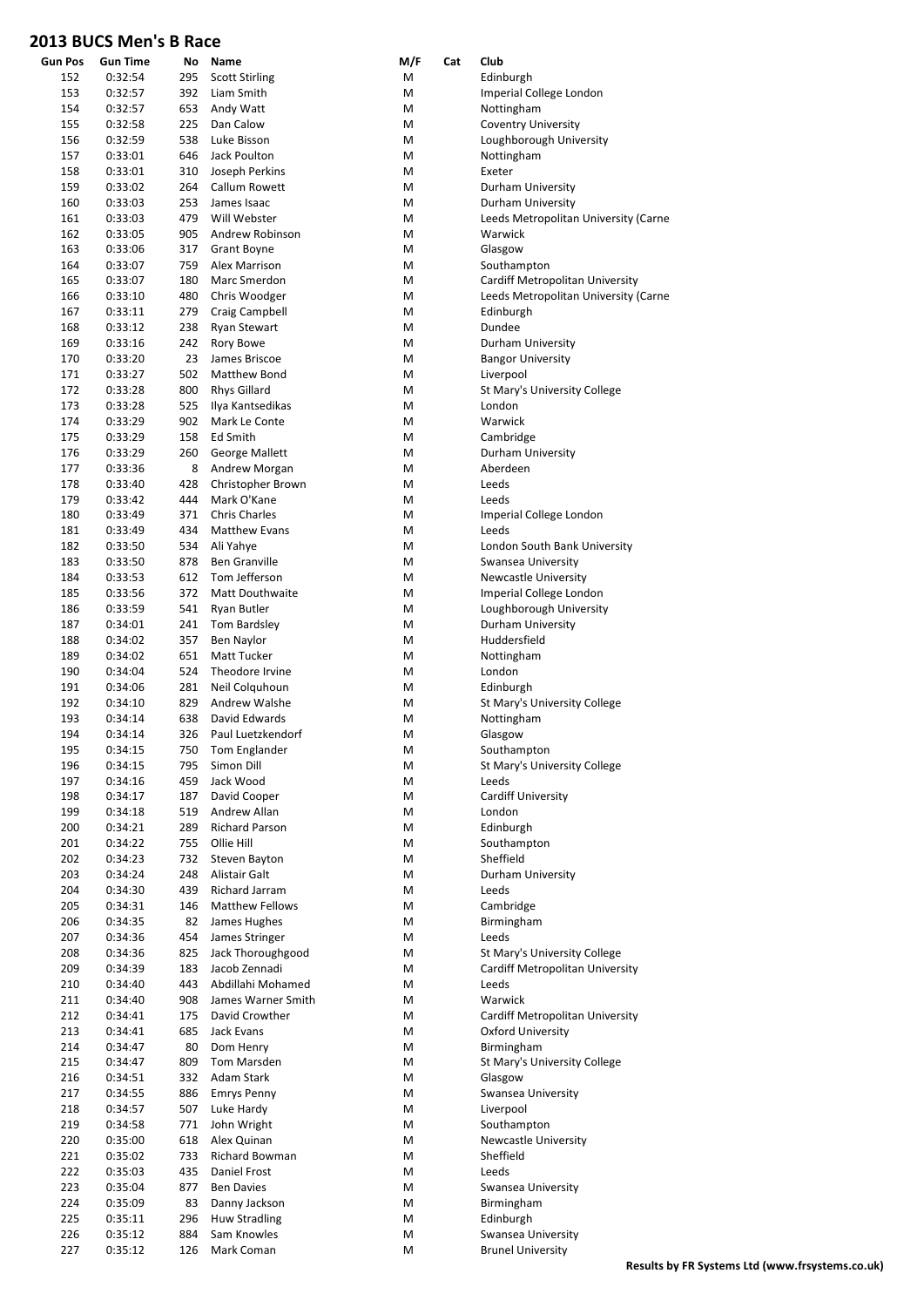| <b>Gun Pos</b> | <b>Gun Time</b> | No  | Name                              | M/F    | Cat | Club                                 |
|----------------|-----------------|-----|-----------------------------------|--------|-----|--------------------------------------|
| 228            | 0:35:14         | 386 | Jonathan Mason                    | М      |     | Imperial College London              |
| 229            | 0:35:15         | 804 | Samuel Harry                      | Μ      |     | St Mary's University College         |
| 230            | 0:35:15         | 147 | Pete Gould                        | Μ      |     | Cambridge                            |
| 231            | 0:35:15         | 701 | Oliver Starkey                    | Μ      |     | Oxford University                    |
| 232            | 0:35:15         | 69  | <b>Tommy Cousins</b>              | Μ      |     | Birmingham                           |
| 233            | 0:35:18         | 141 | Nick Butler                       | Μ      |     | Cambridge                            |
| 234            | 0:35:18         | 489 | Adam Smyth                        | Μ      |     | Leicester                            |
| 235            | 0:35:21         | 893 | Paul Broadway                     | Μ      |     | Warwick                              |
| 236            | 0:35:28         | 249 | John Gedling                      | Μ      |     | Durham University                    |
| 237            | 0:35:29         | 876 | <b>Ben Cross</b>                  | Μ      |     | Swansea University                   |
| 238            | 0:35:31         | 754 | Alistair Hendry                   | Μ      |     | Southampton                          |
| 239            | 0:35:33         | 174 | Gregory Brown                     | Μ      |     | Cardiff Metropolitan University      |
| 240            | 0:35:38         | 909 | James Waterman                    | Μ      |     | Warwick                              |
| 241            | 0:35:39         | 458 | Christopher Wilson                | Μ      |     | Leeds                                |
| 242            | 0:35:41         | 657 | Tom Birks                         | Μ      |     | Nottingham Trent University          |
| 243            | 0:35:43         | 523 | Hari Faulkner                     | Μ      |     | London                               |
| 244            | 0:35:45         | 246 | Peter Davison                     | Μ      |     | Durham University                    |
| 245            | 0:35:46         | 881 | Kristo Holm                       | Μ      |     | Swansea University                   |
| 246            | 0:35:53         | 299 | John Yells                        | Μ      |     | Edinburgh                            |
| 247            | 0:35:54         | 645 | Dom Parker                        | Μ      |     | Nottingham                           |
| 248            | 0:35:59         | 529 | Philip Renna                      | Μ      |     | London                               |
| 249            | 0:36:03         | 312 | Ian Whittaker                     | Μ      |     | Exeter                               |
| 250            | 0:36:04         | 852 | Calanach Finlayson                | Μ      |     | Strathclyde                          |
| 251            | 0:36:05         | 383 | Matthias Knop                     | Μ      |     | Imperial College London              |
| 252            | 0:36:06         | 912 | Josh Cooper                       | Μ      |     | Winchester                           |
| 253            | 0:36:06         | 119 | Andy Salmon                       | Μ      |     | <b>Bristol</b>                       |
| 254            | 0:36:07         | 633 | Chris Bulman                      | Μ      |     | Nottingham                           |
| 255            | 0:36:08         | 904 | Joel Pope                         | Μ      |     | Warwick                              |
| 256            | 0:36:09         | 716 | Ben Saul                          | Μ      |     | Portsmouth                           |
| 257            | 0:36:12         | 841 | David Lindsay                     | М      |     | <b>Stirling</b>                      |
| 258            | 0:36:12         | 201 | James Thompson                    | Μ      |     | <b>Cardiff University</b>            |
| 259            | 0:36:12         | 120 | <b>Rory Shanks</b>                | Μ      |     | <b>Bristol</b>                       |
| 260            | 0:36:12         | 333 | Gage Willox                       | М      |     | Glasgow                              |
| 261            | 0:36:13         | 666 | Julian Robertson                  | Μ      |     | Nottingham Trent University          |
| 262            | 0:36:18         | 895 | Stefan Colaco                     | Μ      |     | Warwick                              |
| 263            | 0:36:25         | 455 | John Wells                        | Μ      |     | Leeds                                |
| 264            | 0:36:27         | 719 | Adrian Smith                      | Μ      |     | Portsmouth                           |
| 265            | 0:36:29         | 327 | Luke Mclellan                     | Μ      |     |                                      |
|                | 0:36:29         | 188 |                                   |        |     | Glasgow                              |
| 266<br>267     | 0:36:34         | 903 | <b>Huw Davies</b><br>Peter Mchugh | Μ<br>Μ |     | <b>Cardiff University</b><br>Warwick |
| 268            |                 | 491 |                                   |        |     |                                      |
|                | 0:36:38         |     | <b>Mitchell Stone</b>             | Μ      |     | Leicester                            |
| 269            | 0:36:43         | 185 | Matthew Bull                      | М      |     | <b>Cardiff University</b>            |
| 270            | 0:36:44         | 378 | <b>Adrian Grutter</b>             | Μ      |     | Imperial College London              |
| 271            | 0:36:44         | 403 | Ben Salt                          | M      |     | Keele University                     |
| 272            | 0:36:46         | 303 | Joe De Silva                      | Μ      |     | Exeter                               |
| 273            | 0:36:47         | 110 | Alex Fordham                      | M      |     | Bristol                              |
| 274            | 0:36:48         | 711 | Ashley Hubbert                    | Μ      |     | Portsmouth                           |
| 275            | 0:36:49         | 275 | Kyle Treheme                      | M      |     | East Anglia                          |
| 276            | 0:36:50         | 526 | Sharif Kronemer                   | Μ      |     | London                               |
| 277            | 0:36:52         | 473 | Ben Rowe                          | M      |     | Leeds Metropolitan University (Carne |
| 278            | 0:36:53         | 324 | Tom Greene                        | Μ      |     | Glasgow                              |
| 279            | 0:36:57         | 639 | Ryan Fletcher                     | Μ      |     | Nottingham                           |
| 280            | 0:37:00         | 355 | Kieran Manchester                 | Μ      |     | Huddersfield                         |
| 281            | 0:37:00         | 761 | Daniel Mills                      | M      |     | Southampton                          |
| 282            | 0:37:02         | 11  | Fearghas Thomson                  | Μ      |     | Aberdeen                             |
| 283            | 0:37:02         | 900 | James Kasperczak-Wright           | Μ      |     | Warwick                              |
| 284            | 0:37:05         | 111 | Mark Golding                      | Μ      |     | Bristol                              |
| 285            | 0:37:05         | 770 | Neil Woodfine                     | Μ      |     | Southampton                          |
| 286            | 0:37:07         | 328 | Dean Mcnaught                     | Μ      |     | Glasgow                              |
| 287            | 0:37:08         | 197 | Daniel Mitchell                   | Μ      |     | <b>Cardiff University</b>            |
| 288            | 0:37:09         | 769 | David Wills                       | Μ      |     | Southampton                          |
| 289            | 0:37:11         | 521 | Jonathan Canty                    | M      |     | London                               |
| 290            | 0:37:11         | 620 | Jake Richardson                   | Μ      |     | <b>Newcastle University</b>          |
| 291            | 0:37:14         | 36  | David Taylor                      | Μ      |     | <b>Bangor University</b>             |
| 292            | 0:37:17         | 714 | Harry Morgan                      | Μ      |     | Portsmouth                           |
| 293            | 0:37:17         | 115 | Jamie Lacy Smith                  | Μ      |     | Bristol                              |
| 294            | 0:37:18         | 118 | <b>Emile Murray</b>               | M      |     | Bristol                              |
| 295            | 0:37:18         | 366 | Oliver Ashe                       | Μ      |     | Imperial College London              |
| 296            | 0:37:19         | 209 | Alex Beattie                      | M      |     | Central Lancashire                   |
| 297            | 0:37:20         | 311 | Alex Warna                        | Μ      |     | Exeter                               |
| 298            | 0:37:21         | 611 | Callum Gunn                       | Μ      |     | <b>Newcastle University</b>          |
| 299            | 0:37:29         | 634 | David Carter                      | Μ      |     | Nottingham                           |
| 300            | 0:37:29         | 614 | Michael Martyn                    | M      |     | <b>Newcastle University</b>          |
| 301            | 0:37:29         | 647 | <b>Ed Randall</b>                 | Μ      |     | Nottingham                           |
| 302            | 0:37:29         | 860 | Ross Milne                        | Μ      |     | Strathclyde                          |
| 303            | 0:37:35         | 656 | Vlad Zhuravlev                    | M      |     | Nottingham                           |
|                |                 |     |                                   |        |     |                                      |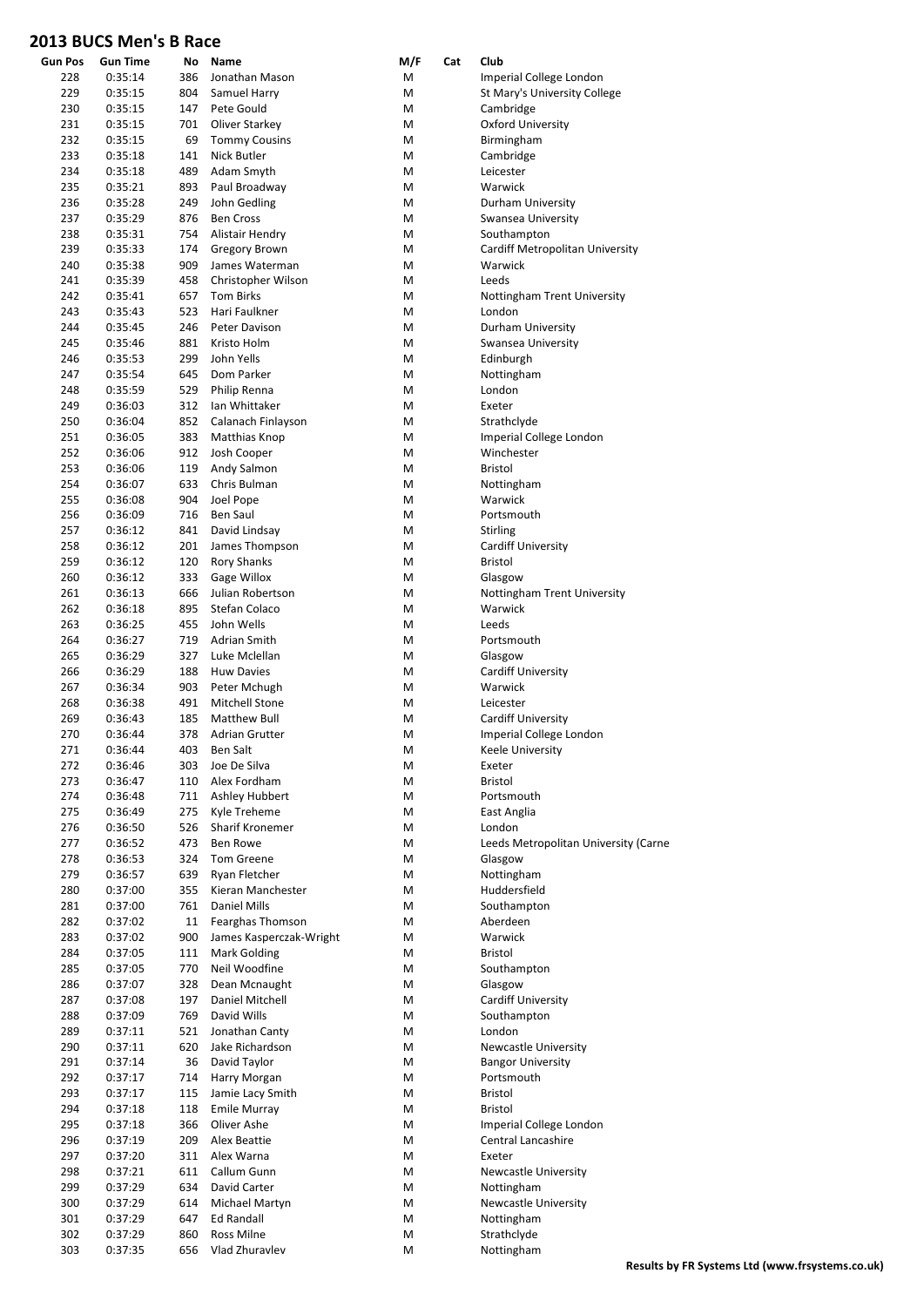| <b>Gun Pos</b> | <b>Gun Time</b> | No  | Name                      | M/F | Cat | Club                                |
|----------------|-----------------|-----|---------------------------|-----|-----|-------------------------------------|
| 304            | 0:37:42         | 607 | Jonathan Baxendale        | М   |     | <b>Newcastle University</b>         |
| 305            | 0:37:45         | 330 | Chase Southwick           | M   |     | Glasgow                             |
| 306            | 0:37:46         | 382 |                           | M   |     | Imperial College London             |
|                |                 |     | Michael Kaye              |     |     |                                     |
| 307            | 0:37:49         | 608 | <b>Tim Davies</b>         | М   |     | <b>Newcastle University</b>         |
| 308            | 0:37:53         | 768 | Gervaise Turbervill       | М   |     | Southampton                         |
| 309            | 0:37:55         | 31  | Andrew Parsonage          | M   |     | <b>Bangor University</b>            |
| 310            | 0:37:55         | 235 | Kyle Macintyre            | М   |     | Dundee                              |
| 311            | 0:37:57         | 425 | <b>Ashley Bailey</b>      | М   |     | Leeds                               |
| 312            | 0:37:58         | 623 | Manfredi Toraldo          | M   |     | <b>Newcastle University</b>         |
| 313            | 0:38:03         | 448 | Daniel Roberts            | M   |     | Leeds                               |
| 314            | 0:38:03         | 194 | <b>Thomas Hesslenberg</b> | M   |     | <b>Cardiff University</b>           |
| 315            | 0:38:08         | 763 | Daniel Rebolledo          | M   |     | Southampton                         |
| 316            | 0:38:10         | 501 | George Withers            | M   |     | Lincoln                             |
| 317            | 0:38:12         | 882 | Will Jeanes               | M   |     | Swansea University                  |
| 318            | 0:38:15         | 195 | Jack Hewitson             | М   |     | Cardiff University                  |
|                |                 |     |                           |     |     |                                     |
| 319            | 0:38:16         | 861 | Andrew Noble              | M   |     | Strathclyde                         |
| 320            | 0:38:18         | 199 | David Owen                | M   |     | <b>Cardiff University</b>           |
| 321            | 0:38:18         | 208 | Eneko Baumgart            | М   |     | Central Lancashire                  |
| 322            | 0:38:26         | 901 | William Laye              | М   |     | Warwick                             |
| 323            | 0:38:28         | 30  | Matt Mason                | M   |     | <b>Bangor University</b>            |
| 324            | 0:38:29         | 59  | Daniel Shanney            | M   |     | Bedfordshire (Bedford)              |
| 325            | 0:38:32         | 206 | Thomas Woodhouse          | M   |     | <b>Cardiff University</b>           |
| 326            | 0:38:36         | 210 | Jamie Blair               | M   |     | <b>Central Lancashire</b>           |
| 327            | 0:38:40         | 643 | Dexter Le Guillois-Lakin  | M   |     | Nottingham                          |
| 328            | 0:38:43         | 24  | Paul Carter               | M   |     | <b>Bangor University</b>            |
| 329            | 0:38:50         | 381 |                           | М   |     | Imperial College London             |
| 330            | 0:38:54         |     | Duncan Ingram             |     |     |                                     |
|                |                 | 849 | Graham Campbell           | M   |     | Strathclyde                         |
| 331            | 0:38:54         | 211 | Tom Booth                 | M   |     | <b>Central Lancashire</b>           |
| 332            | 0:38:56         | 7   | <b>Tom Mills</b>          | М   |     | Aberdeen                            |
| 333            | 0:38:59         | 25  | <b>Peter Davies</b>       | M   |     | <b>Bangor University</b>            |
| 334            | 0:39:03         | 410 | Steven Jackson            | M   |     | Kent                                |
| 335            | 0:39:05         | 374 | Alwyn Elliot              | M   |     | Imperial College London             |
| 336            | 0:39:07         | 136 | Joe Vaughan               | M   |     | <b>Brunel University</b>            |
| 337            | 0:39:08         | 595 | Daniel Walker             | M   |     | Manchester                          |
| 338            | 0:39:09         | 408 | Michael Fitzpatrick       | М   |     | Kent                                |
| 339            | 0:39:18         | 278 | James Bryson              | М   |     | Edinburgh                           |
| 340            | 0:39:22         | 321 | Andrew Foggo              | M   |     | Glasgow                             |
| 341            | 0:39:25         | 17  | Jack Jarrett              | М   |     | Aberystwyth University              |
|                |                 |     |                           |     |     |                                     |
| 342            | 0:39:27         | 609 | <b>Kris Delanev</b>       | M   |     | <b>Newcastle University</b>         |
| 343            | 0:39:30         | 906 | <b>Bernard Sexton</b>     | M   |     | Warwick                             |
| 344            | 0:39:34         | 384 | Jonathan Li               | M   |     | Imperial College London             |
| 345            | 0:39:35         | 495 | William Murray            | M   |     | Lincoln                             |
| 346            | 0:39:41         | 122 | Adam Whitty               | M   |     | <b>Bristol</b>                      |
| 347            | 0:39:45         | 874 | Adam Caunter              | M   |     | Swansea University                  |
| 348            | 0:39:48         | 205 | Will Windell              | M   |     | <b>Cardiff University</b>           |
| 349            | 0:39:57         | 431 | Nicholas Crizzle          | M   |     | Leeds                               |
| 350            | 0:40:04         | 637 | <b>Mathias Desmoutier</b> | M   |     | Nottingham                          |
| 351            | 0:40:12         | 18  | Alex Martin               | M   |     | Aberystwyth University              |
| 352            | 0:40:18         | 699 | <b>Brendon Solik</b>      | M   |     | <b>Oxford University</b>            |
|                |                 |     | Tom Joy                   |     |     | Bristol                             |
| 353            | 0:40:20         | 114 |                           | M   |     |                                     |
| 354            | 0:40:21         | 669 | Robert Sherwood           | M   |     | Nottingham Trent University         |
| 355            | 0:40:23         | 585 | James Barringer           | М   |     | Manchester                          |
| 356            | 0:40:26         | 857 | Neil Mcdonald             | M   |     | Strathclyde                         |
| 357            | 0:40:31         | 227 | Ryan Clarke               | M   |     | <b>Coventry University</b>          |
| 358            | 0:40:32         | 336 | Christopher Kingshott     | M   |     | Gloucestershire                     |
| 359            | 0:40:32         | 438 | John Imrie                | M   |     | Leeds                               |
| 360            | 0:40:34         | 107 | Mark Butler               | М   |     | <b>Bristol</b>                      |
| 361            | 0:40:37         | 389 | Michael Murray            | M   |     | Imperial College London             |
| 362            | 0:40:40         | 190 | Robert Grierson           | M   |     | <b>Cardiff University</b>           |
| 363            | 0:40:43         | 652 | <b>Stuart Wallace</b>     | М   |     | Nottingham                          |
| 364            | 0:40:51         | 416 | <b>Scott Challioner</b>   | M   |     | Lancaster University                |
|                | 0:40:55         | 359 | Lewis Wood-Thompson       | M   |     | Huddersfield                        |
| 365            |                 |     |                           |     |     |                                     |
| 366            | 0:40:56         | 762 | Rikki Prince              | М   |     | Southampton                         |
| 367            | 0:41:03         | 240 | Chris Wilson              | М   |     | Dundee                              |
| 368            | 0:41:10         | 129 | Neville Harris            | M   |     | <b>Brunel University</b>            |
| 369            | 0:41:15         | 346 | Anthony Bowyer            | М   |     | Huddersfield                        |
| 370            | 0:41:34         | 196 | Simon Lerigo              | M   |     | Cardiff University                  |
| 371            | 0:41:43         | 53  | Jack Housley-Stott        | M   |     | Bedfordshire (Bedford)              |
| 372            | 0:41:48         | 845 | Owen Solley               | M   |     | <b>Stirling</b>                     |
| 373            | 0:41:53         | 673 | Matt Bland                | M   |     | <b>Oxford Brookes University</b>    |
| 374            | 0:41:58         | 896 | Christopher Dick          | М   |     | Warwick                             |
| 375            | 0:41:59         | 753 | Tom Harwood               | M   |     | Southampton                         |
|                |                 |     |                           |     |     |                                     |
| 376            | 0:42:07         | 27  | Gerard Hall               | M   |     | <b>Bangor University</b>            |
| 377            | 0:42:09         | 679 | Alex Saint                | М   |     | <b>Oxford Brookes University</b>    |
| 378            | 0:42:10         | 169 | Patrick Leverington       | M   |     | Canterbury Christ Church University |
| 379            | 0:42:11         | 323 | Jonathan Girvan           | M   |     | Glasgow                             |